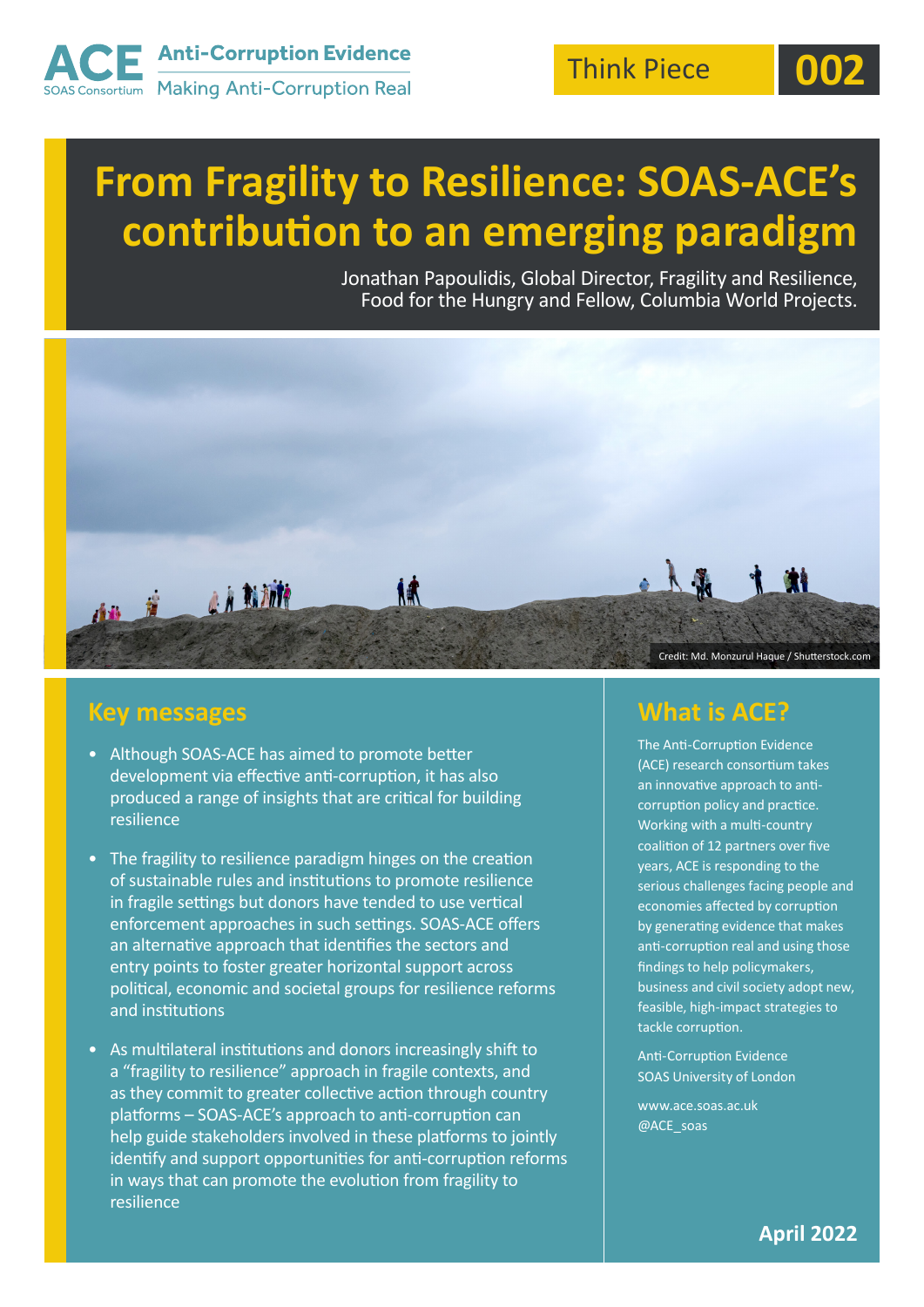SOAS' Anti-corruption evidence (SOAS-ACE) research consortium has pioneered new ways to tackle corruption in support of more inclusive and productive development. Highlighting the shortcomings of top-down monitoring and enforcement efforts to effect change in complex political settlements, SOAS-ACE has instead called for horizontal approaches to enforce rules between interdependent groups and networks that are more effective at checking each other's actions in key sectors. Over time, these horizontal networks can help to establish formal institutions for the rule of law and allow for the types of vertical enforcement mechanisms that are too often prematurely attempted by development partners.

Because of SOAS-ACE's emphasis on horizontal enforcement, its [work](https://ace.soas.ac.uk/strategies/) has involved extensive research into the political settlements, social orders, and development prospects of diverse countries and sectors to identify peer networks that would benefit from rule-following reforms for development. SOAS-ACE's power, capabilities, and interests (PCI) framework has guided this work. Where PCI factors can be found to exist together in a given sector, horizontal networks are possible.

Fascinatingly, although SOAS-ACE has aimed to promote better development, it has also produced a range of insights that are critical for building resilience. This likely owes to the fact that most SOAS-ACE countries are designated as [fragile contexts](https://www.oecd.org/dac/states-of-fragility-fa5a6770-en.htm) by the OECD. Fragility, by [definition](https://www.oecd-ilibrary.org/sites/ba7c22e7-en/index.html?itemId=/content/publication/ba7c22e7-en), is an imbalance of higher risks and lower coping capacities to address risks, their root causes and ensuing crises. In these fragile settings, SOAS-ACE's research program has had to grapple with complex risks that were impediments to anticorruption and development prospects, and therefore required solutions for resilience.

The need to promote resilience outcomes in fragile contexts is increasingly recognized in the development community. In fact, there is now an emerging "[fragility](https://www.brookings.edu/blog/future-development/2018/11/08/fragile-states-and-the-search-for-what-works/)  [to resilience](https://www.brookings.edu/blog/future-development/2018/11/08/fragile-states-and-the-search-for-what-works/)" paradigm among donors and multilateral institutions that makes resilience the central approach to help states and societies overcome fragility. The success of this paradigm will hinge on whether it can foster the rules, institutions, and systems to promote resilience in fragile settings with poorly regulated political settlements. While vertical enforcement approaches to anti-corruption remain the norm

amongst partners in these settings, SOAS-ACE offers an alternative approach that identifies the sectors and entry points to foster greater horizontal support across political, economic and societal groups for resilience reforms and institutions.

Below are highlights of SOAS-ACE's diverse contributions to resilience – from cultivating the "dual use" interests of local elites to promote climate resilience in Bangladesh and targeting rent-seeking in Tanzania's rice value chain to promote greater food resilience across East Africa, to charting a resilient path for communities out of artisanal refining in Niger Delta, and creating rapid, self-regulating, and scalable networks for health crisis response and resilience.

## **Climate Resilience and Dual Use Functions in Bangladesh**

In Bangladesh, climate resilience is vital owing to frequent and catastrophic floods and cyclones. The government has mandated that infrastructure projects have a dual use function of promoting development and climate resilience. However, SOAS-ACE [found](https://ace.soas.ac.uk/wp-content/uploads/2020/12/ACE-WorkingPaper033-ClimateChangeInvestments-201217.pdf) that climate resilience projects were consistently undermined through corrupt practices, including embezzlement of funds and shoddy construction using substandard materials and methods. Considering ineffective top-down measures, SOAS-ACE identified cases where the same implementers had done better work and followed rules owing to horizontal monitoring and enforcement by local elites. Using the PCI framework, SOAS-ACE found that local elites had the *power* and *capabilities* (together with communities) to keep construction agencies in check on a wider scale but lacked the *interest* to intervene for climate projects because these projects did not sufficiently incorporate dual functions for economic activities and social services that were of immediate value to elites. To address the issue, SOAS-ACE recommended the involvement of local elites and communities in the design of dual use infrastructure in ways that would maximize socio-economic benefits. For instance, embankments that are supposed to serve as roads, or cyclone shelters that double as schools and health clinics would do so more effectively. This approach would more directly align to local elites' interests for dual use infrastructure and thereby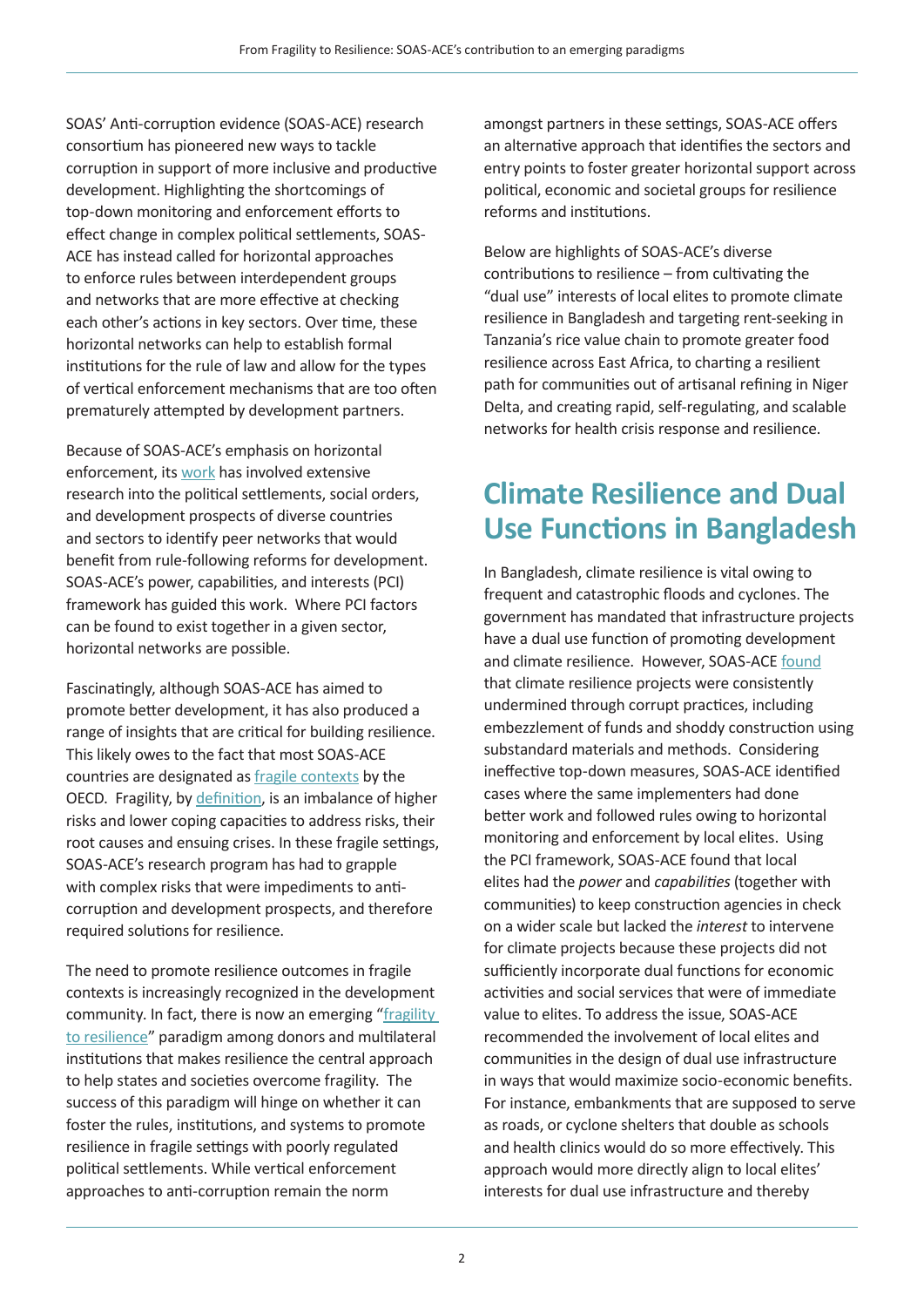incentivize their monitoring (with communities) of building processes – resulting in widespread horizontal checks and balances over the work in support of development and resilience outcomes.

### **Rice and Resilience in East Africa**

SOAS-ACE's [research](https://ace.soas.ac.uk/wp-content/uploads/2021/01/ACE-WorkingPaper034-TanzanianRiceBowl-210119.pdf) on Tanzania's "rice bowl" traces the patterns of rent-seeking that emerged in the aftermath of the East Africa food crisis in 2008, and which has significantly undermined regional resilience. Following the food crisis, governments within the region agreed to high import tariffs (75%) on rice to encourage local production in the face of considerable food scarcity. Tanzania's rural transformation, combined with this high import tariff, had the result of protecting small-hold farmers from external markets while enabling a widening number of them to increase production. Tanzania is now the only self-sufficient rice producer in East Africa, with the highest food security resilience. However, rent seeking and collusion among political elites, smugglers, and actors higher up in the value chain have worked to keep rice prices artificially high, obstruct the regional tariff regime and threaten the food security of neighboring countries that depend on the country's rice exports.

Consistent with the PCI framework, SOAS-ACE research has identified the prospects for creating a uniform tariff that would align the power, interests, and capabilities of regional governments to horizontally enforce trade reforms and raise the resilience of East African countries to food crises. Where rentseeking traders opt to stockpile rice to manipulate market prices, the new tariff regime would allow for easier imports to counter this stockpiling – thereby promoting freer trade that promotes greater resilience within the region, resulting in increased rice affordability, shared prosperity with producers, and higher government revenue.

#### **Artisanal Refining, Coping and Transformation in Niger Delta**

SOAS-ACE's research [in Niger Delta](https://ace.soas.ac.uk/publication/mitigation-and-transformation-solutions-to-networked-corruption-in-artisanal-refining-in-the-niger-delta-retooling-anti-corruption-analysis-for-effective-policy/) shows how artisanal refining took root as a negative coping capacity to deal with low livelihoods prospects, poor access to electricity, and the need to adapt to large extractive operations in their vicinities, which presented environmental and health threats but also opportunities to illegally siphon and sell oil from pipelines. Artisanal refining (siphoning) has given rise to a coping economy comprised of local service providers, mainly women that have in some instances re-located to these refining areas to receive work from refiners. SOAS-ACE's work has detailed the considerable difficulties in trying to reform the energy sector more broadly, owing to highly networked corruption. However, it has proposed an alternative reform strategy to support these refining communities in ways that directly align with principles for boosting [resilient capacities](https://www.oecd.org/dac/Resilience%20Systems%20Analysis%20FINAL.pdf) – namely absorptive, adaptive, and transformative capacities.

The SOAS-ACE strategy involves support for refining communities with health services to mitigate the effects of pollution on refiners (absorptive capacity), with solar-powered generators to meet their energy needs (adaptive capacities), and with facilitation of alternative livelihoods, including new methods of modular refining that could be introduced in the sector (transformative capacity).

This is a powerful example of SOAS-ACE's creativity to help foster the conditions for new types of horizontal networks that could leverage the power, capabilities, and interests of reformers within government, development partners and local communities who want alternative means of livelihoods and access to energy.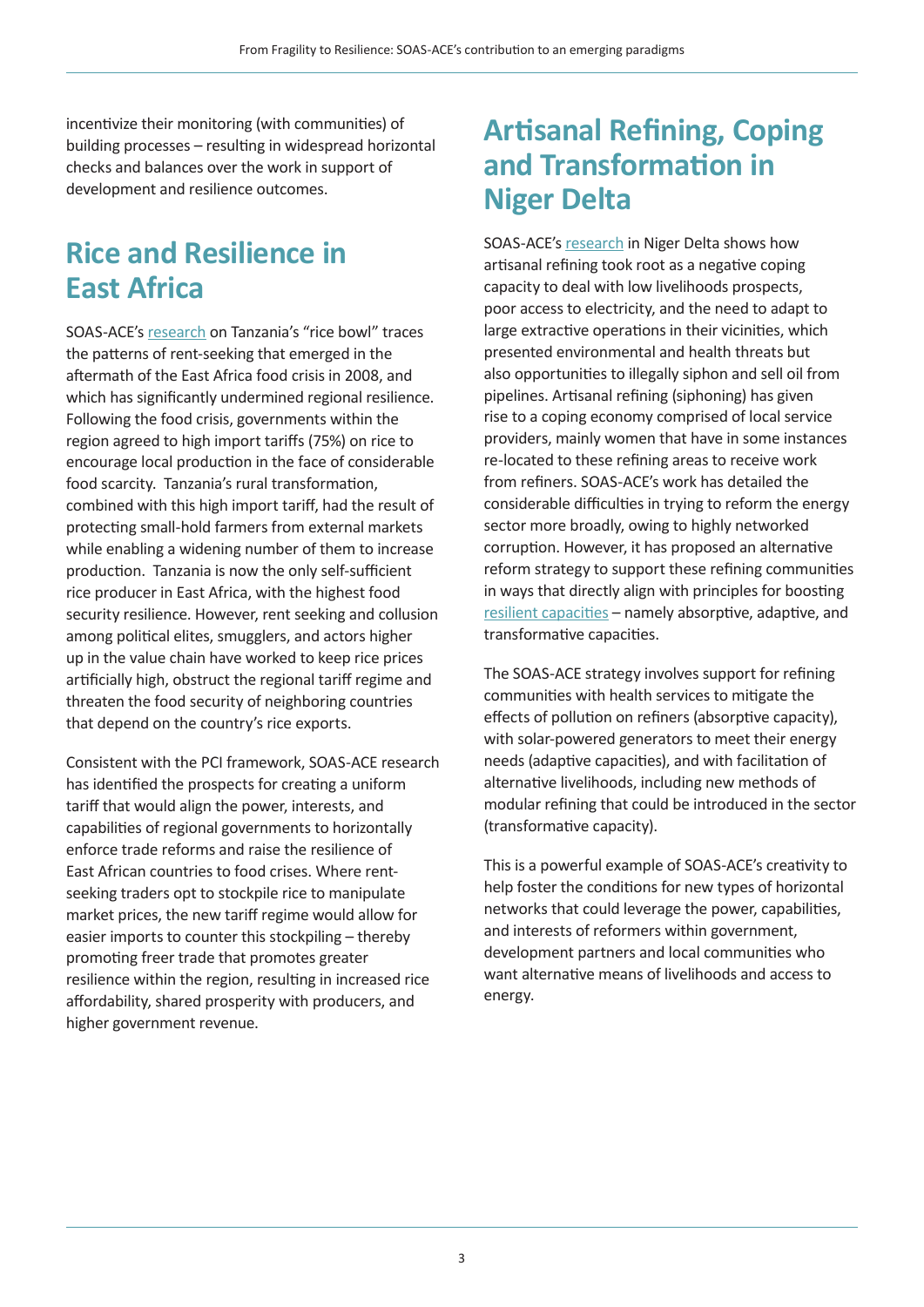## **Multiple, adaptive networks in the face of health crisis**

Among SOAS-ACE's most creative and elegant concepts of how anti-corruption measures can drive resilience is its [proposal](https://ace.soas.ac.uk/wp-content/uploads/2020/10/1-s2.0-S0305750X20303405-main.pdf) for multiple, adaptive networks to deal with health crises. As previously [argued,](https://ace.soas.ac.uk/25-march-2021-multiple-adaptive-networks-as-a-crisis-response/) SOAS-ACE's notion to establish redundant (overlapping) functions between partners within adaptive networks can simultaneously promote adaptive solutions for resilience, anti-corruption, and scalability.

Resilience: With partners in a network having redundant functions, this redundancy can act as back up capacities so that if several organizations on the front line of a crisis response are compromised or overwhelmed, other organizations can quickly step in. This arrangement strikes a balance between efficiency and effectiveness.

Anti-corruption: The prospect of a closely monitored consortium might already deter corrupt agents from seeking to join, but if not, their performance would be horizontally monitored by peers in the network. In lieu of drawn-out procurement processes to provide funding to the best implementing partners, the network would reveal the highest performing partners during implementation. The top performers would then receive subsequent awards while second-best

partners could be maintained as back up capacities to ensure operational resilience in the response.

Scalability: The use of multiple partners and resources to form a crisis response network allows for large-scale outcomes instead of awarding funds to a single partner with less operational reach.

# **Looking forward**

As multilateral institutions and donors increasingly shift to a "fragility to resilience" approach in fragile contexts, and as they commit to greater collective action through [country platforms](https://ieg.worldbankgroup.org/blog/country-platforms-fragile-states-new-path-development-cooperation) - SOAS-ACE's approach to anti-corruption can help guide governments, international partners and societal stakeholders involved in these platforms to jointly identify and support opportunities for anti-corruption reforms in ways that can promote these countries' long march from fragility to resilience.

SOAS-ACE's approach of horizontal enforcement might even apply to larger political settlement challenges that could require donor-backed coordination and commitment mechanisms to facilitate new interests and capabilities for cooperation between powerful actors, which the country platforms can provide.